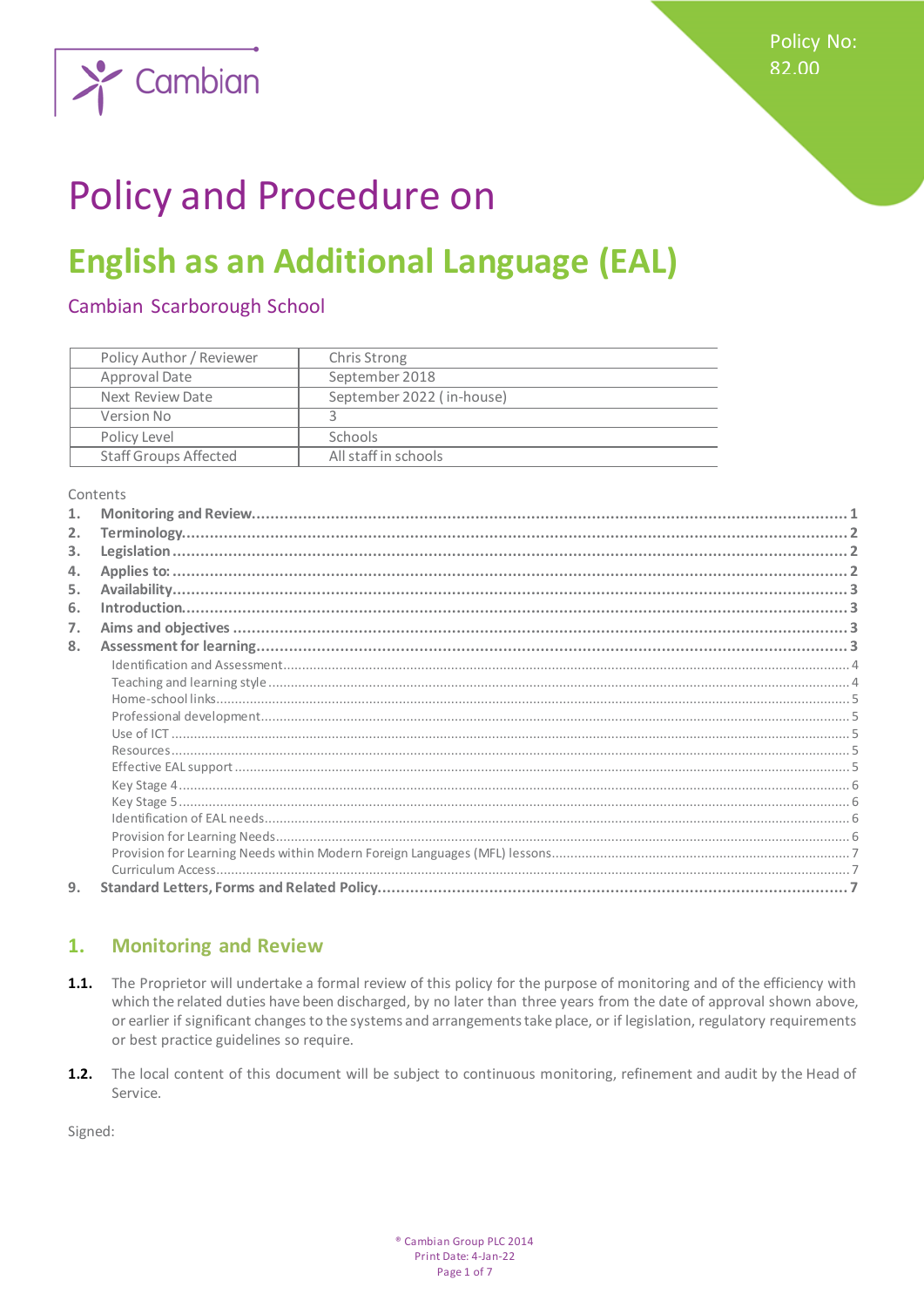

the trens

John Ivers **Patricia Peake Proprietor, Cambian Group Headteacher** September 2019 September 2019

<span id="page-1-0"></span>**2. Terminology** 

# Palent

2.1. Our aim is to use consistent terminology throughout this policy and all supporting documentation as follows:

| 'Establishment' or 'Location | This is a generic term which means the Children's<br>Home/school/college. Cambian Scarborough School is a school.                                                                                                   |
|------------------------------|---------------------------------------------------------------------------------------------------------------------------------------------------------------------------------------------------------------------|
| <b>Individual</b>            | Means any child or young person under the age of 18 or young<br>adult between the ages of 18 and 25. At Cambian Scarborough<br>School we have 20 young people attending between the ages of 8<br>and 18 years.      |
| <b>Service Head</b>          | This is the senior person with overall responsibility for the school.<br>At Cambian Scarborough School this is the Headteacher who is<br>Patricia Peake.                                                            |
| <b>Key Worker</b>            | Members of staff that have special responsibility for Individuals<br>residing at or attending the Establishment.                                                                                                    |
| Parent, Carer, Guardian      | Means parent or person with Parental Responsibility                                                                                                                                                                 |
| <b>Regulatory Authority</b>  | Regulatory Authority is the generic term used in this policy to<br>describe the independent regulatory body responsible for<br>inspecting and regulating services. At Cambian Scarborough<br>School this is Ofsted. |
| <b>Social Worker</b>         | This means the worker allocated to the child/family. If there is no<br>allocated worker, the Duty Social Worker or Team Manager is<br>responsible.                                                                  |
| <b>Placing Authority</b>     | Placing Authority means the local authority/agency responsible<br>for placing the child or commissioning the service                                                                                                |
| <b>Staff</b>                 | Means full or part-time employees of Cambian, agency workers,<br>bank workers, contract workers and volunteers.                                                                                                     |
| <b>SEN</b>                   | Means Special Education Needs and is usually shortened to SEN.                                                                                                                                                      |

# <span id="page-1-1"></span>**3. Legislation**

**3.1.** Complies with Part 6, paragraph 24(3) (b) of The Education (Independent School Standards Compliance Record) (England) (Amendment) Regulations.

### <span id="page-1-2"></span>**4. Applies to:**

- the whole Location inclusive of activities outside of the normal hours;
- all staff (teaching and support staff), the proprietor and volunteers working in the Location.

Print Date: 4-Jan-22 Page 2 of 7

Version: 3 8 8 8 9 2014 **Cambian Group PLC 2014** Approved by: Chris Strong Next Review Date: September 22 Policy Name: English as an Additional Language Date: September 2018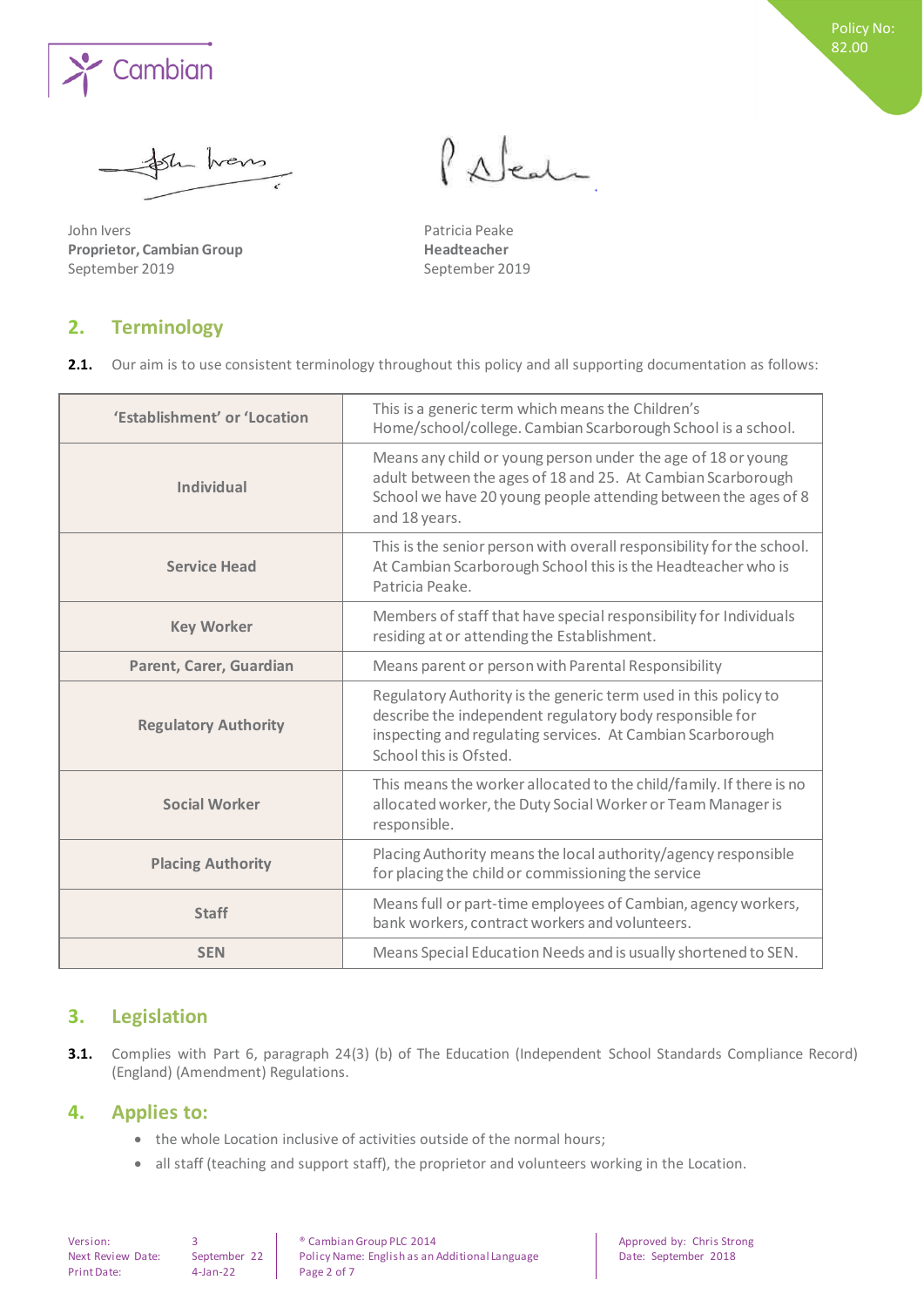

# <span id="page-2-0"></span>**5. Availability**

**5.1.** This policy is made available to parents/guardians, carers, staff and Individuals from the Cambian Group website.

# <span id="page-2-1"></span>**6. Introduction**

- **6.1.** In common with the rest of the curriculum, where a child is learning English as an additional language, this is individually planned for, taking into account the particular needs of the child and working with the family to plan how best to facilitate the child's integration into an English speaking setting. If for example, a child at our Location was most comfortable with say another language our strategy in understanding how best to enable the child to use English would include observing the child communicating in their mother tongue. As a result of this, key English words would be sent to the guardians, and we would request from them a list of the key words in their mother tongue. This would enable the teachers to be familiar with what the child might be trying to say. It would also assist in preventing the child becoming disheartened having managed to form a word, this being a significant achievement, in the mother tongue and then enable the teachers to encourage the child to transfer the word into English. Our experience is that this individually tailored approach has shown to be highly successful. We offer guardians the option to receive any policies, procedures, newsletters etc. That they would receive in English, translated into other languages.
- **6.2.** The teaching and learning, achievements, attitudes and well-being of all our Individuals are important. We encourage all our Individuals to achieve the highest possible standards. We do this through taking account of each Individual's life experiences and needs.

# <span id="page-2-2"></span>7. Aims and objectives

- The National Curriculum secures entitlement for all Individualsto a number of areas of learning and gives them the opportunity to develop the knowledge, understanding, skills and attitudes that are necessary for their selffulfilment and development as responsible citizens. We promote the principles of fairness and justice for all through the education that we provide in our school.
- The aim of this policy is to help ensure that we meet the full range of needs of those Individuals who are learning English as an additional language. This is in line with the requirements of current legislation
- **7.1.** We aim to raise the attainment of minority ethnic pupils by:
	- assessing pupils' English ability and giving pupils with EAL access to the curriculum as quickly as possible;
	- providing pupils with EAL opportunities to hear and read good models of English and extend their knowledge and use of English;
	- providing additional in-class and withdrawal support to these pupils;
	- developing an understanding of and valuing pupils' home languages;
	- using visual and auditory resources;
	- assessing pupils with EAL to establish their needs and progress;
	- liaising with Special Educational Needs (SEN) colleagues in identifying pupils who may additionally have SEN.
- **7.2.** The aims of our (EAL) provision are that all students whose first language is not English:
	- become autonomous in all aspects of the English Language;
	- are supported so that they gain full access to the full school curriculum that is offered;
	- become aware of and can appropriately respond to differences and similarities between their cultures and others;
	- progress in their abilities within each aspect of the English Language including speaking, listening writing and reading;
	- are supported in their preparations for their next step in their academic careers.

# <span id="page-2-3"></span>8. Assessment for learning

Print Date: 4-Jan-22 Page 3 of 7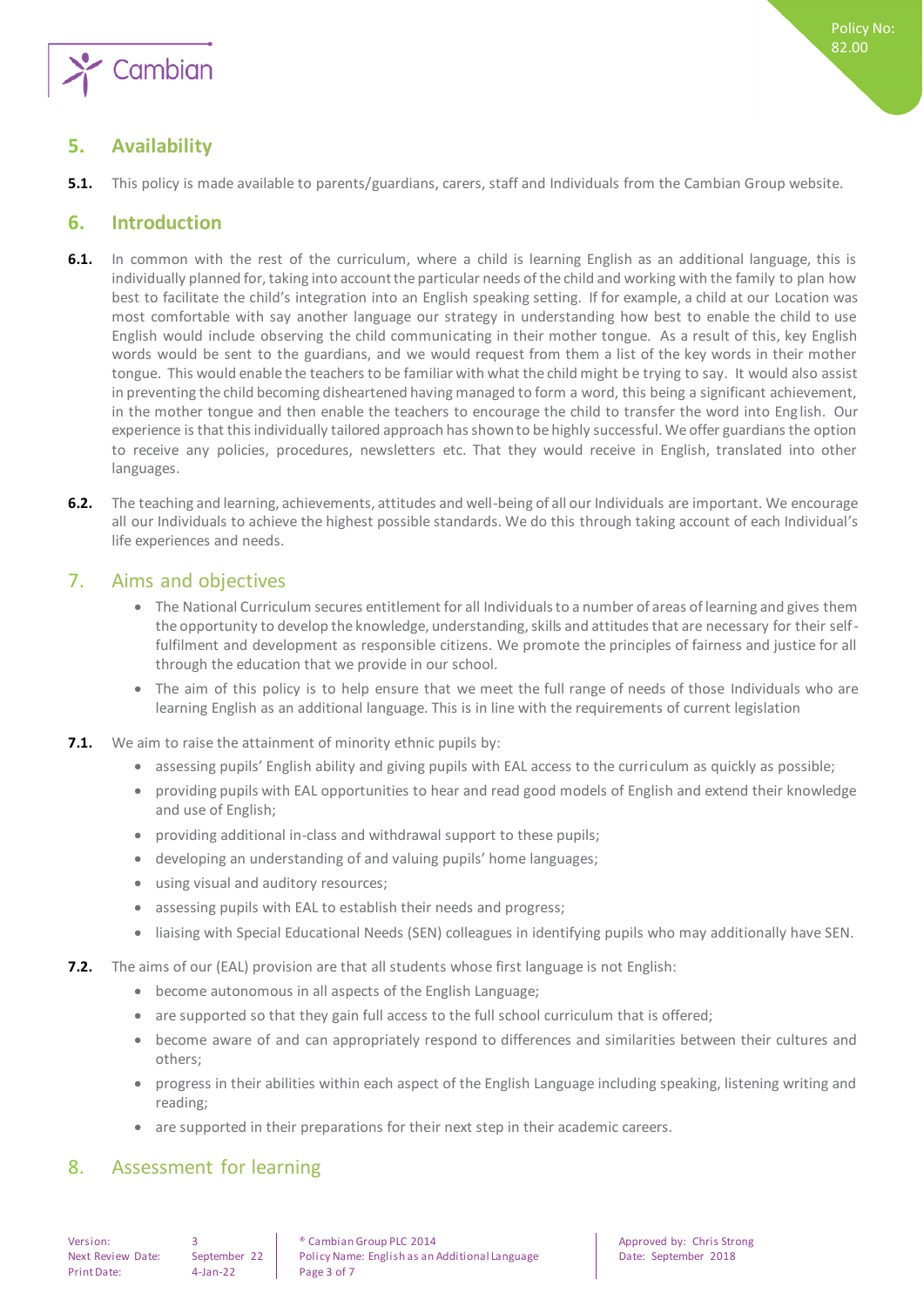

- **8.1.** We use QCA English scales to measure English language competence for EAL Individuals linked to the National Curriculum. These have only recently been published. We carry out ongoing recording of attainment and progress in line with agreed school procedures.
- **8.2.** The statutory assessment arrangements of the National Curriculum allow us to make special arrangements for Individuals who are learning English as an additional language.
- 8.3. In the mathematics tasks and tests at Key Stage 1 we help Individuals by translating English words or phrases that appear in the assessment materials, or non-English words or phrases that the Individuals use in their responses.
- 8.4. For the science and written mathematics test at Key Stage 2, we provide verbal or written translations of words or phrases in the test papers which we think are likely to prove difficult for Individuals for whom English is an additional language. For the mental arithmetic test at Key Stage 2 we provide a verbal translation of the test to Individuals who have limited English.
- **8.5.** The language support teacher offers support to Individuals during the Key Stage 1 and Key Stage 2 assessment period.
- **8.6.** Students who have been resident in Britain for less than two years at the time of sitting formal public examinations (e.g. GCSE, A-level) may qualify for extra time. The SENCo will submit the necessary documentation to the relevant examining bodies in this instance.

#### <span id="page-3-0"></span>**Identification and Assessment**

- **8.7.** Guardians are asked to inform school of any language needs their child may have on entry to school. In addition to this, their class teachers liaising with colleagues and working alongside pupils should be able to identify and assess pupils with EAL in order to target them for support. This can be done using a variety of data, including:
	- NFER English and Maths tests
	- PIPs and Aspects
	- Foundation stage profile
	- $C \Delta Tc$
	- Teacher assessment
	- Reading tests/sweeps
	- Spelling tests
	- Individual pupil targets
	- ICT based tracking systems
	- Consultation with guardians
	- Attendance and behaviour monitoring
	- Accurate ethnic data
- **8.8.** Once the pupils have been identified and assessed, the class teacher needs to work with colleagues to develop Individual Language Plans with SMART targets (ILP's). All should be aware that EAL pupils will frequently understand what is being said, well before they have confidence enough to speak themselves.

#### <span id="page-3-1"></span>**Teaching and learning style**

- **8.9.** Teachers take action to help Individuals who are learning English as an additional language by various means:
	- developing their spoken and written English by:
		- o ensuring that vocabulary work covers the technical as well as the everyday meaning of key words, metaphors and idioms;
		- o providing in class support for individuals and small groups;
		- o developing appropriate resources;

Policy No: 82.00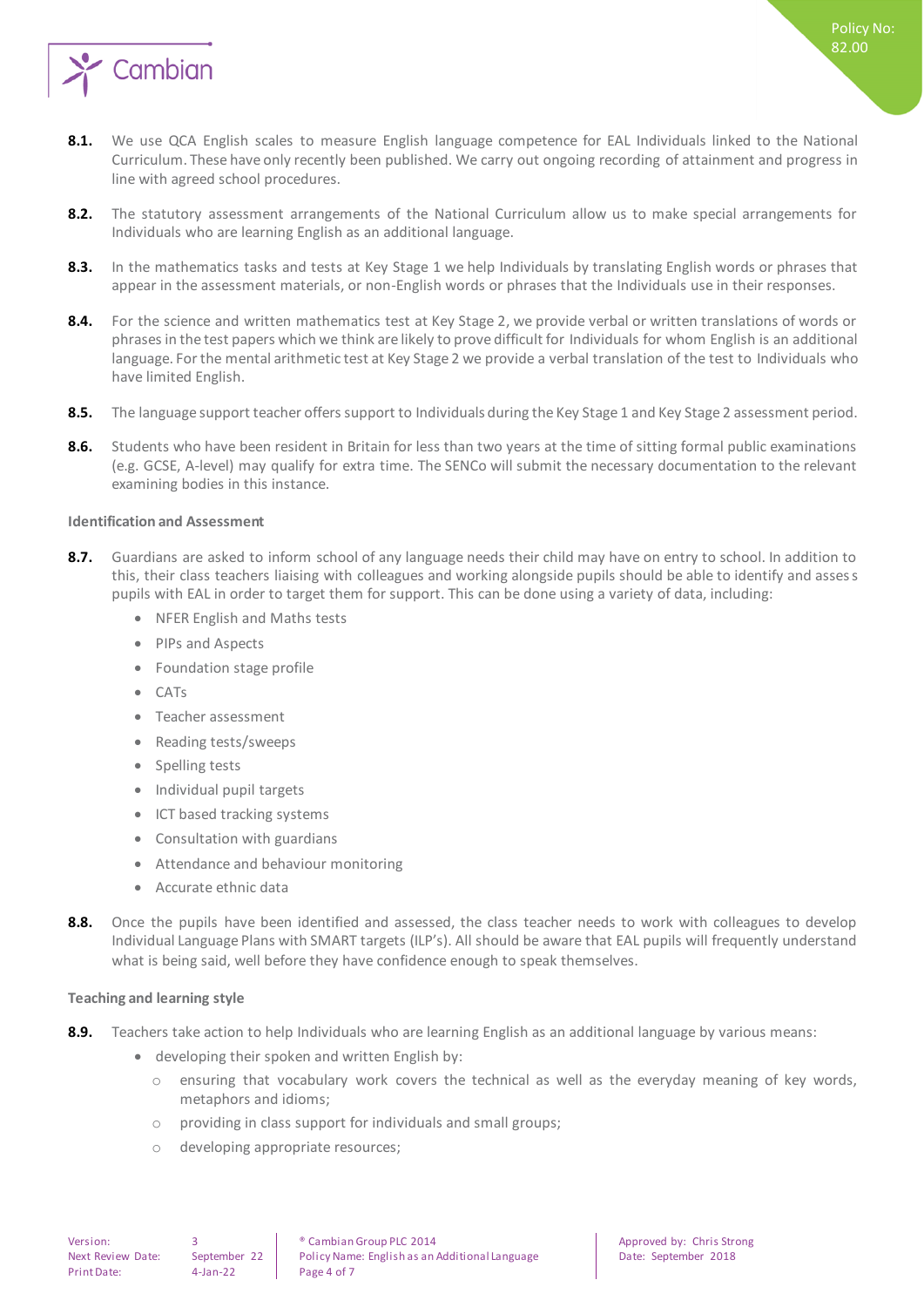

- o explaining how speaking and writing in English are structured for different purposes across a range of subjects;
- o providing a range of reading materials that highlight the different ways in which English is used;
- o encouraging Individuals to transfer their knowledge, skills and understanding of one language to another;
- o providing support within small-group intervention strategy programmes also involving non–EAL pupils;
- o providing advice and training for staff members;
- o building on Individual's experiences of language at home and in the wider community, so that their developing uses of English and other languages support one another;
- ensuring access to the curriculum and to assessment by:
	- o using accessible texts and materials that suit Individual's ages and levels of learning;
	- o providing support through ICT, video or audio materials, dictionaries and translators, readers and amanuenses;
	- o using the home or first language where appropriate.

#### <span id="page-4-0"></span>**Home-school links**

- **8.10.** These are in place to:
	- Welcome guardians into school
	- Communicate with and involve guardians in their Individual's learning
	- Promote a multi-cultural understanding in school
- **8.11.** The school is aware of obstacles to communication that may arise for some pupils and families with EAL and knows where to seek advice and support to overcome these.

#### <span id="page-4-1"></span>**Professional development**

**8.12.** All staff are provided with opportunities for training on EAL, through the SENCo, whose responsibility it is to provide this training on a regular basis, for all staff to extend their knowledge and understanding and enhance their skills. This contributes to the development of good practice and the raising of achievement within the school.

#### <span id="page-4-2"></span>**Use of ICT**

8.13. ICT is a central resource for learning in all areas at insert name of school and is used when relevant for meeting the needs of EAL pupils.

#### <span id="page-4-3"></span>**Resources**

- **8.14.** Staff working with EAL pupils can receive training in how to use existing resources to support language development, as part of their professional development. The school seeks to purchase resources which reflect different ethnicities in their language, visual images and content. Money is allocated each year to purchase further resources to support Learning Development including EAL. If teachers do not share the student's language they can use resources to demonstrate the value of the student's language through:
	- dual language texts;
	- multi lingual labels around the classroom / school and
	- stories from their own and other cultures.

#### <span id="page-4-4"></span>**Effective EAL support**

- **8.15.** This will be evidenced by:
	- High standards of EAL training and curriculum content for EAL pupils
	- Good leadership and management of EAL
	- Pupils with EAL are sufficiently challenged and supported so they can reach their potential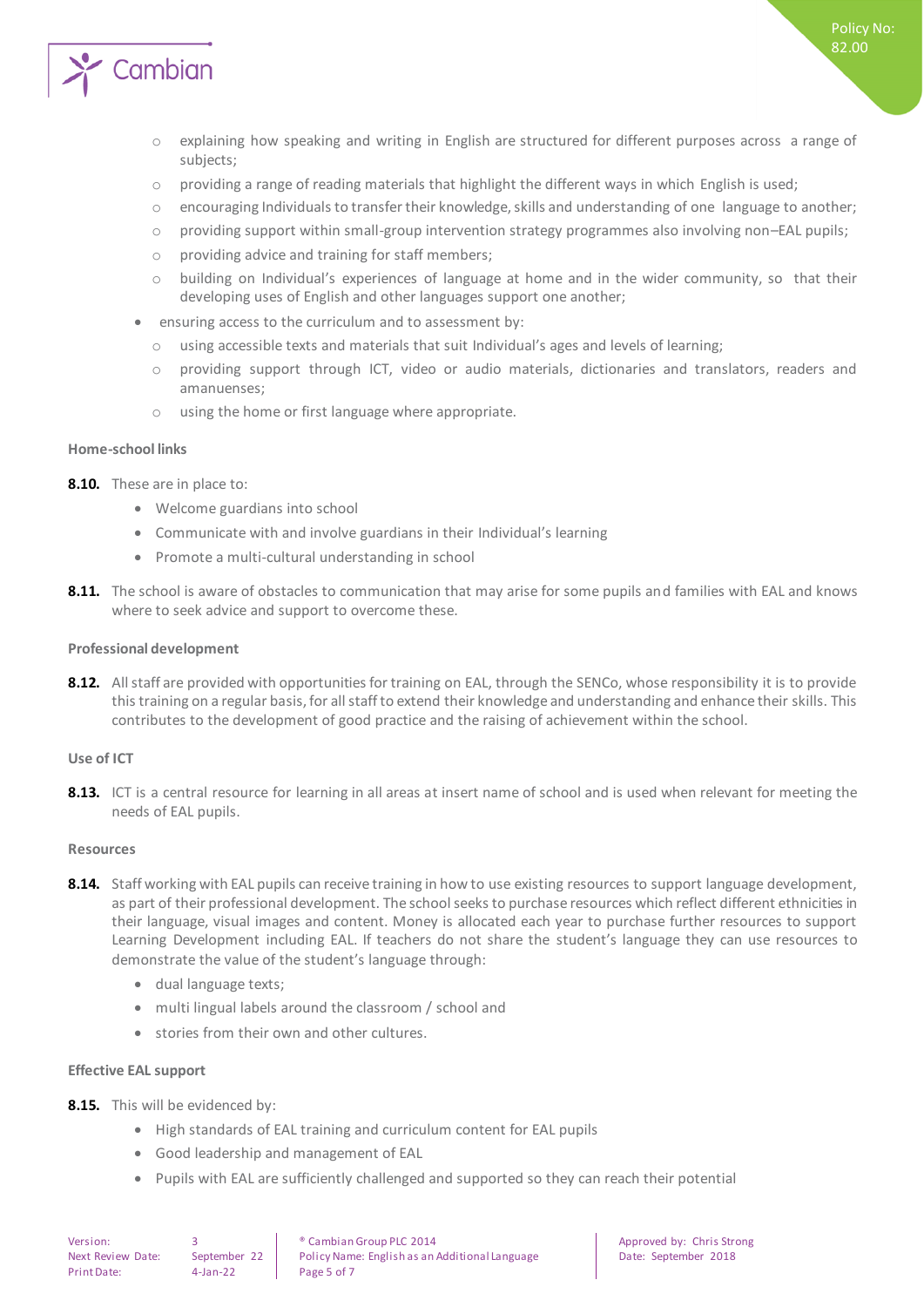

- Support takes account of pupils at the early stage of language learning
- Use of our 'guardian angel' system. New EAL learners can be paired with both a helper who speaks their mother tongue, wherever possible (to help them feel comfortable) and a classmate (to help them integrate into the school)
- Support takes account of pupils at later stages of language learning by supporting them in their development of literacy across the curriculum and higher order language skills, e.g. pre-teach specific vocabulary, for example for science, to prepare them in advance of the lesson
- The offered curriculum is relevant and sensitive
- The SMT is involved in the monitoring, deployment and quality of provision for the support of minority ethnic pupils
- Links with guardians are good
- The area is a strength in the school
- <span id="page-5-0"></span>**8.16.** The additional support beyond the classroom available through the SEND department will take following form:

#### **Key Stage 4**

**8.17.** Students with an appropriate level of English will continue in mainstream English lessons leading to GCSE English and English literature. Those who would find the GCSE curriculum too difficult or inappropriate will receive timetabled EAL lessons in preparation for the First Certificate in English or the Cambridge Preliminary English Test.

#### <span id="page-5-1"></span>**Key Stage 5**

**8.18.** Sixth formers are recommended two lessons of EAL a week during their study periods. Students are working towards the IELTS examination which is required by many universities in the UK and abroad. Arrangements will be made for them to take their IELTS at a local school centre.

#### <span id="page-5-2"></span>**Identification of EAL needs**

- **8.19.** EAL needs are identified through a range of methods, including:
	- On entry, when EAL is identified and recorded as part of the entrance process, and interviews/meetings with the child and guardians take place.
	- By teaching staff recognition of the particular needs of a child, which should be fed back to the SENCo.
	- Through individual meetings with the SENCo, and with the Head of the MFL faculty where appropriate (e.g. where the language spoken is one that is taught within school, and/or where facilitation of the child's development of language can clearly be assisted through the MFL department's provision).
	- Through discussion with external professionals e.g. tutors, previous teachers, etc.
	- Through parental information.
- **8.20.** Guardians are asked to inform school of any language needs their child may have on entry to school. In addition to this, their class teachers liaising with colleagues and working alongside their students should be able to identify and assess students with EAL in order to target them for support. Once the students have been identified and assessed, the SENCo will provide key details of the students' requirements, and advice as to appropriate strategies, through the EAL register. All should be aware that EAL students will frequently understand what is being said, well before they have confidence enough to speak themselves.

#### <span id="page-5-3"></span>**Provision for Learning Needs**

**8.21.** Students with EAL will be differentiated for in accordance with our Differentiation and SEND policies. This may involve the use of all main forms of differentiation (resource, outcome, choice, support, task). As with all students this differentiation will be personalised by subject teachers to take into account the stage of learning attained by the student, and the methods in which they work best. Teachers will be advised and supported by the SENCo as to suitable methods for each child.

Print Date: 4-Jan-22 Page 6 of 7

Version: 3 ® Cambian Group PLC 2014 Approved by: Chris Strong Next Review Date: September 22 Policy Name: English as an Additional Language Date: September 2018